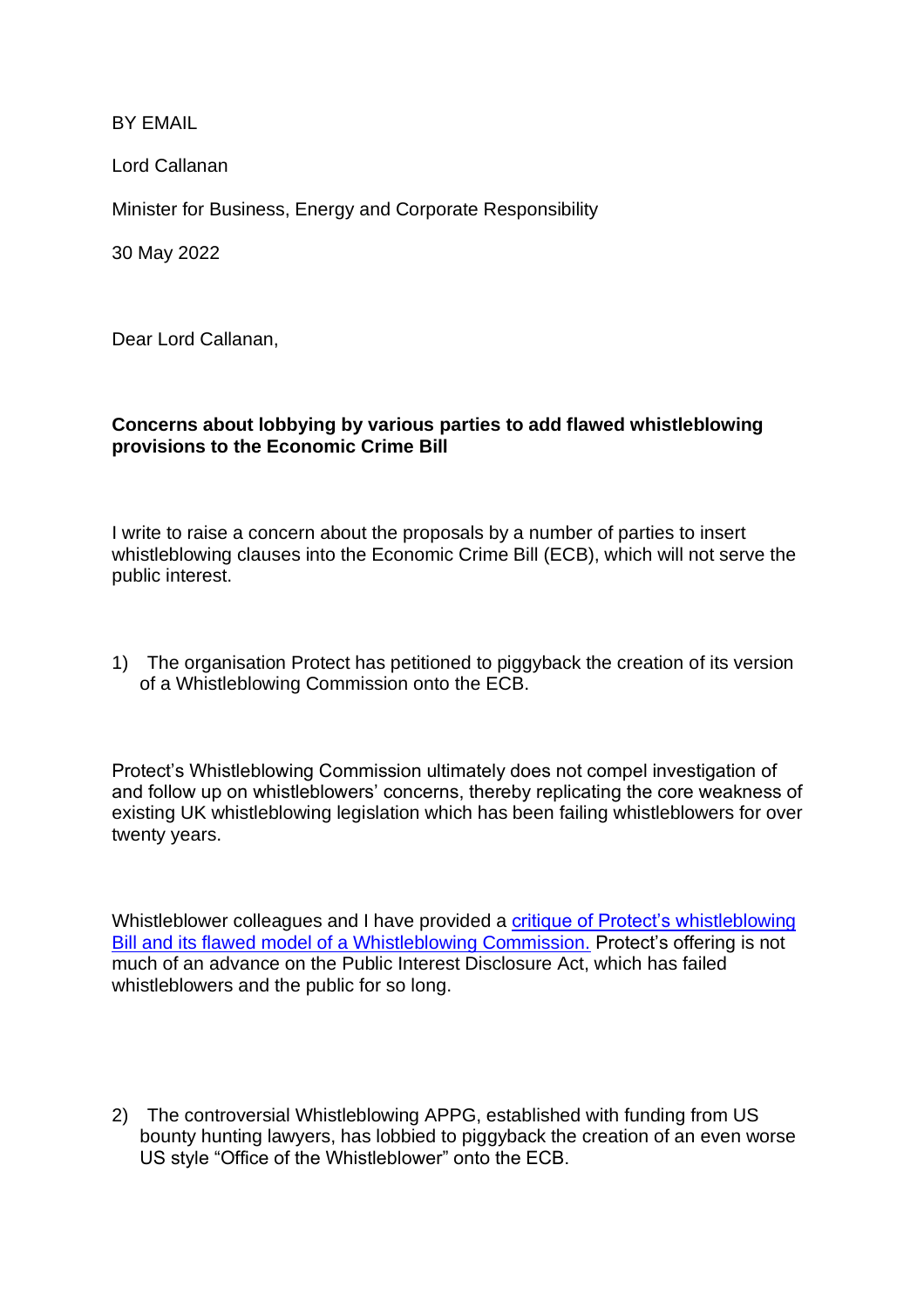The Whistleblowing APPG has an extremely troubling secretariat, the organisation private WhistleblowersUK. This organisation has [openly supported financial rewards](https://twitter.com/alexander_minh/status/1528909979285086210)  [and financial "recognition" for whistleblowers.](https://twitter.com/alexander_minh/status/1528909979285086210)

Shockingly, WhistleblowersUK has approached bereaved people on social media to [proffer legal services.](https://twitter.com/alexander_minh/status/1527583050049245184) I see this as part of a campaign to broaden the UK definition of whistleblower, to create the conditions for US style bounty hunting, where any informant can claim a bounty, even criminals.

Some members of the Whistleblowing APPG have also called for whistleblowers to be ["rewarded" and "incentivised".](https://twitter.com/alexander_minh/status/1528909979285086210)

The majority of genuine whistleblowers do not support such a US bounty model. Apart from conflicting with public sector Nolan principles, conflating genuine whistleblowing with the use of paid informants brings the good name of whistleblowers and whistleblowing into jeopardy. Whistleblowers already struggle to be heard and believed. They do not need to be further stigmatised.

Any Office set up primarily to retrieve money will also neglect whistleblowers from non-financial sectors and those whose disclosures are concerned with protecting people and not property.

If those lobbying in the interests of the bounty hunting industry succeed in massively widening the UK definition of a whistleblower, in order to recoup maximum profit for the industry, this dilutes the availability of finite protection resources for workers who are the real whistleblowers, and who need protection from severe detriment such as job loss.

The recent ten minute Bill put forward by the Whistleblowing APPG on 26 April 2022 has many worrying features. It can be understood as a bounty hunters' Bill. The Bill proposes a scheme for whistleblower "recognition" which appears to mean financial recognition. The Bill also proposes massive fine of up to £18 million or more, which would cause great harm if levied against a public service. Whistleblower colleagues and I have prepared a formal critique to point out numerous areas of concern in the Whistleblowing APPG's Bill, and the ways in which it gives comfort to bounty hunters: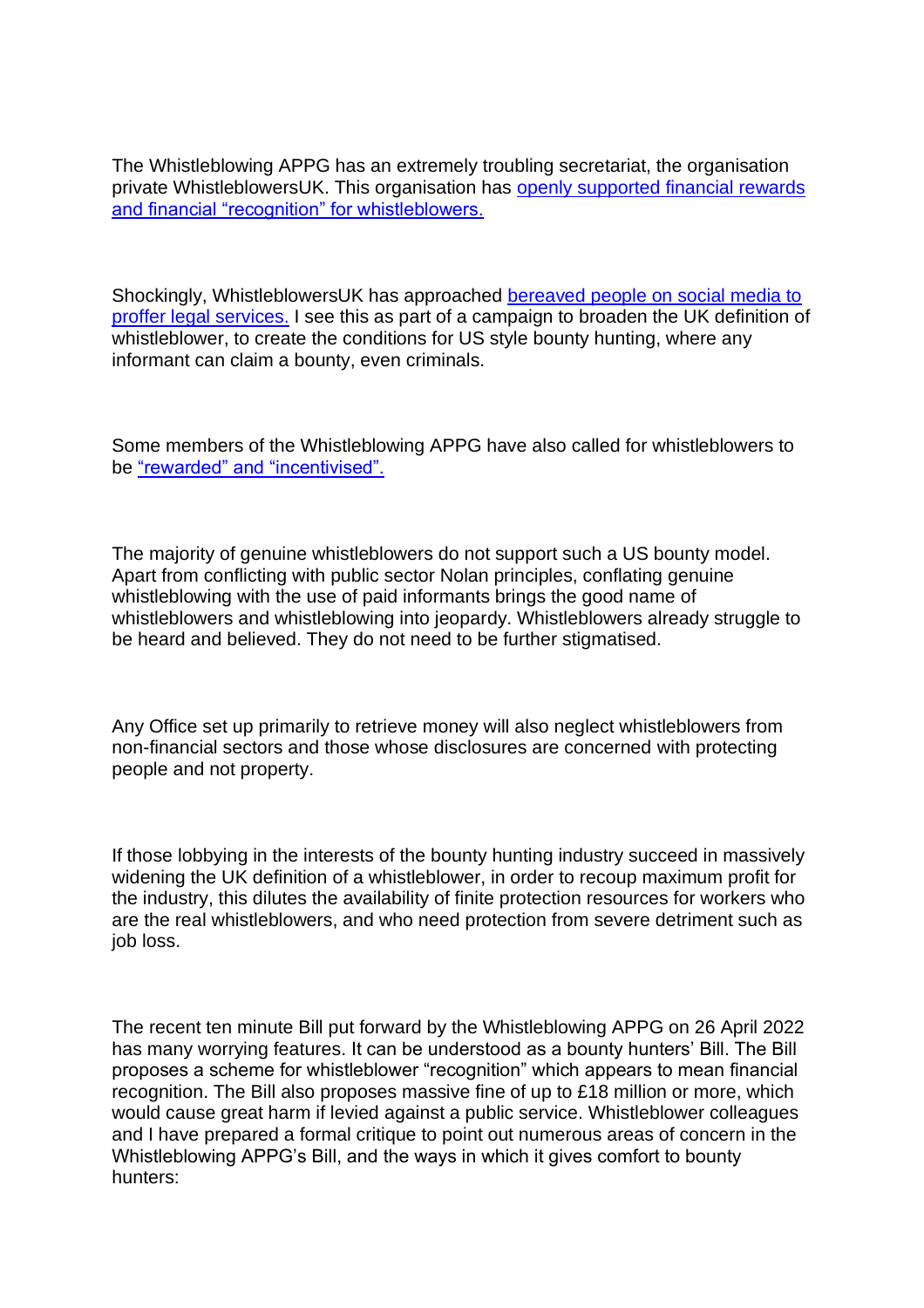[A Bounty Hunters' Bill? A critique of the Whistleblowing APPG's April 2022 Bill](https://minhalexander.com/2022/05/24/a-bounty-hunters-bill-a-critique-of-the-whistleblowing-appgs-april-2022-bill/)

I ask that if the government makes any whistleblowing provision within the Economic Crime Bill,

- 1) That it does not create any Whistleblowing Office or Commission under government control. Independence is key and the majority of whistleblowers see full independence of a whistleblowing agency as a key issue.
- 2) That the list of those protected is restricted to workers, close relatives who may be equally affected by detriment and a number of relevant non-workers such as listed by the EU Whistleblowing Directive (contractors etc…)
- 3) That it ensures that any whistleblowing body created has a remit and powers to investigate whistleblowers' concerns if employers and regulators fail to investigate or fail to investigate appropriately
- 4) That financial rewards for whistleblowing are explicitly prohibited, and that fair compensation for loss and non-financial redress are the remedies
- 5) That any whistleblowing body created has powers to litigate to protect the interests of whistleblowers, for example by making relevant third party interventions
- 6) That any whistleblowing body created does NOT have the power to impose fines on public bodies, only against individuals, in recognition that public services should not suffer because of wrongdoing by senior managers.
- 7) That any whistleblowing body created is tasked with ensuring maximal early protection, conflict resolution and minimisation of wasteful litigation. The Whistleblowing APPG's Bill fails to provide these elements, and perhaps unsurprisingly so, as it is not in the bounty hunting industry's interest for conflict and litigation to be reduced.
- 8) That criminal offences are created in line with the full range of dissuasive penalties specified in the EU Whistleblowing Directive, and that any new whistleblowing body has powers of prosecution and to refer for prosecution.
- 9) That there are no legal barriers inserted which could be abused in order to persecute whistleblowers. For example, the Whistleblowing APPG Bill proposes, without definitions, that its Office of the Whistleblower may reject "frivolous, malicious or vexatious" whistleblower complaints. Given that the 'good faith' test of the Public Interest Disclosure Act was much abused before it was abolished, it would be seriously retrograde to re-introduce a means by